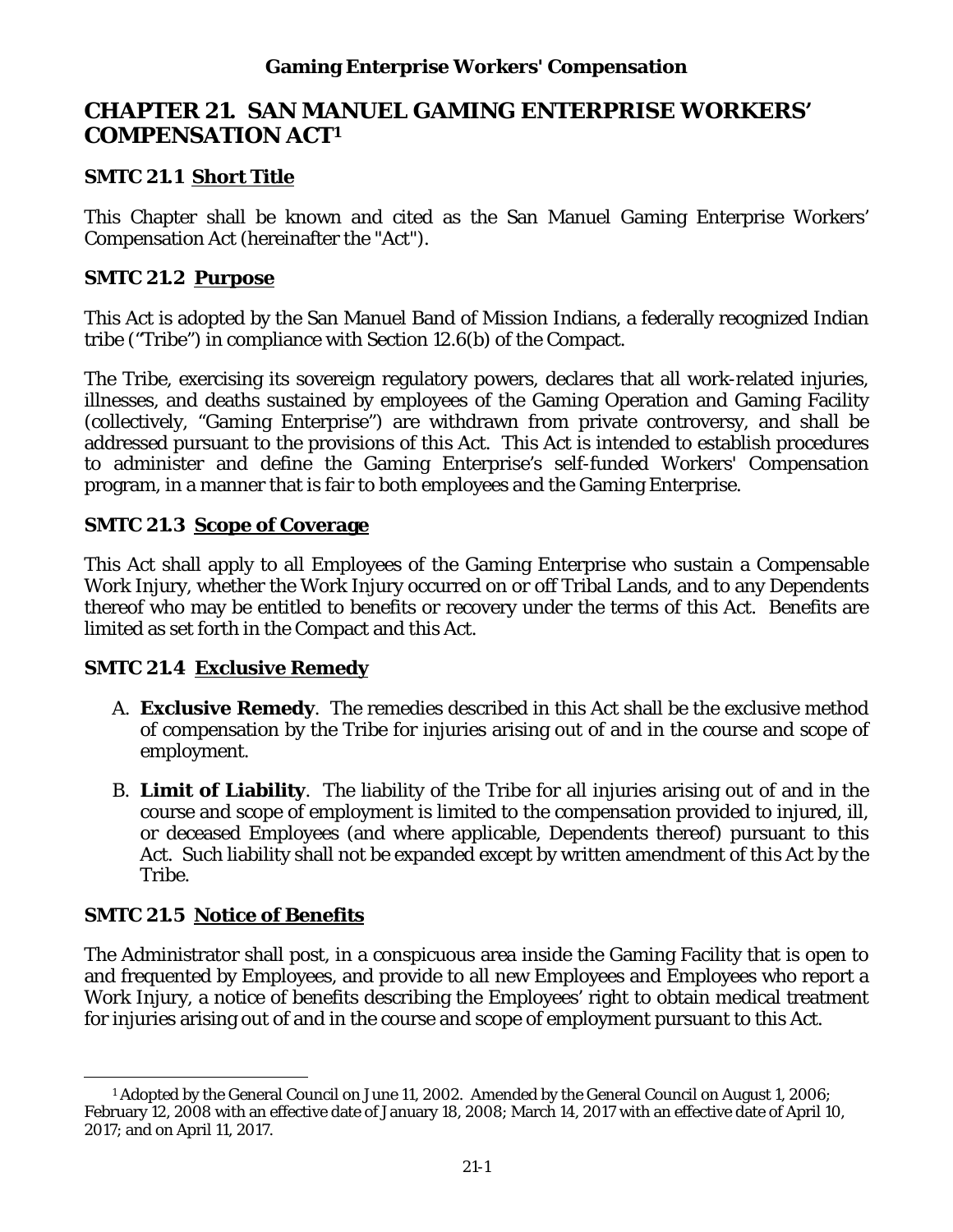#### **SMTC 21.6 Definitions**

A. **"Administrator"** shall mean the agency, entity, or person responsible for managing the Gaming Enterprise's Workers' Compensation Program. Responsibilities include, but are not limited to, determining the compensability of claims, making payments to injured employees, medical providers, and others entitled to compensation under this Act. Responsibilities may also include, managing a trust account for administering the Tribe's workers' compensation liabilities, and, making reports to the Tribe regarding its program and individual claims. The Administrator's duties are more fully described in SMTC 21.11 of this Act.

B. **"Agency"** shall mean any governmental agency or department of the Tribe.

C. **"Child or Children"** means the child or children of an Employee, under the age of eighteen (18), including an unborn child, a child legally adopted prior to the injury, a child for whom the Employee is a legal guardian, and a stepchild, if such stepchild was, at the time of the injury, a member of the Employee's family and substantially dependent upon the Employee for support. A child does not include any married children unless they are Dependents. A person might also qualify as a child according to tribal custom and tradition as determined by applicable Tribal Law.

D. **"Claimant"** for the purposes of this Act shall mean any Employee of the Gaming Enterprise, except for independent contractors, who suffers an injury, either specific or cumulative, or death, arising out of and in the course and scope of that employment, or Dependent thereof, who files a claim pursuant to this Act.

E. **"Compact"** means the Class III Tribal-State Gaming Compact between the Tribe and the State of California executed on or about August 15, 2016, with an effective date of April 10, 2017 ("Compact"), which supersedes the prior Tribal-State Gaming Compact executed September 10, 1999 as amended on August 28, 2006, further amended by letter of agreement dated September 25, 2007.

F. **"Compensable Work Injury"** means an injury to an Employee when that injury arises during a period of employment, and while performing the duties of the employment in or on the premises of the Gaming Enterprise, or wherever the Gaming Enterprise requires the Employee to perform the employment activities as more fully described in this Act.

G. **"Compensation"** means compensation under this Act and includes every benefit or payment conferred by this Act upon an injured employee.

H. **"Days"** shall mean calendar days unless otherwise provided.

I. **"Dependency"** means dependent or dependence on another (see definition of "Dependent").

J. **"Dependent"** means the father, mother, grandfather, grandmother, stepfather, stepmother, grandson, granddaughter, brother, sister, half-sister, half-brother, niece, nephew, or any other extended family member as approved by the Administrator, who at the time of the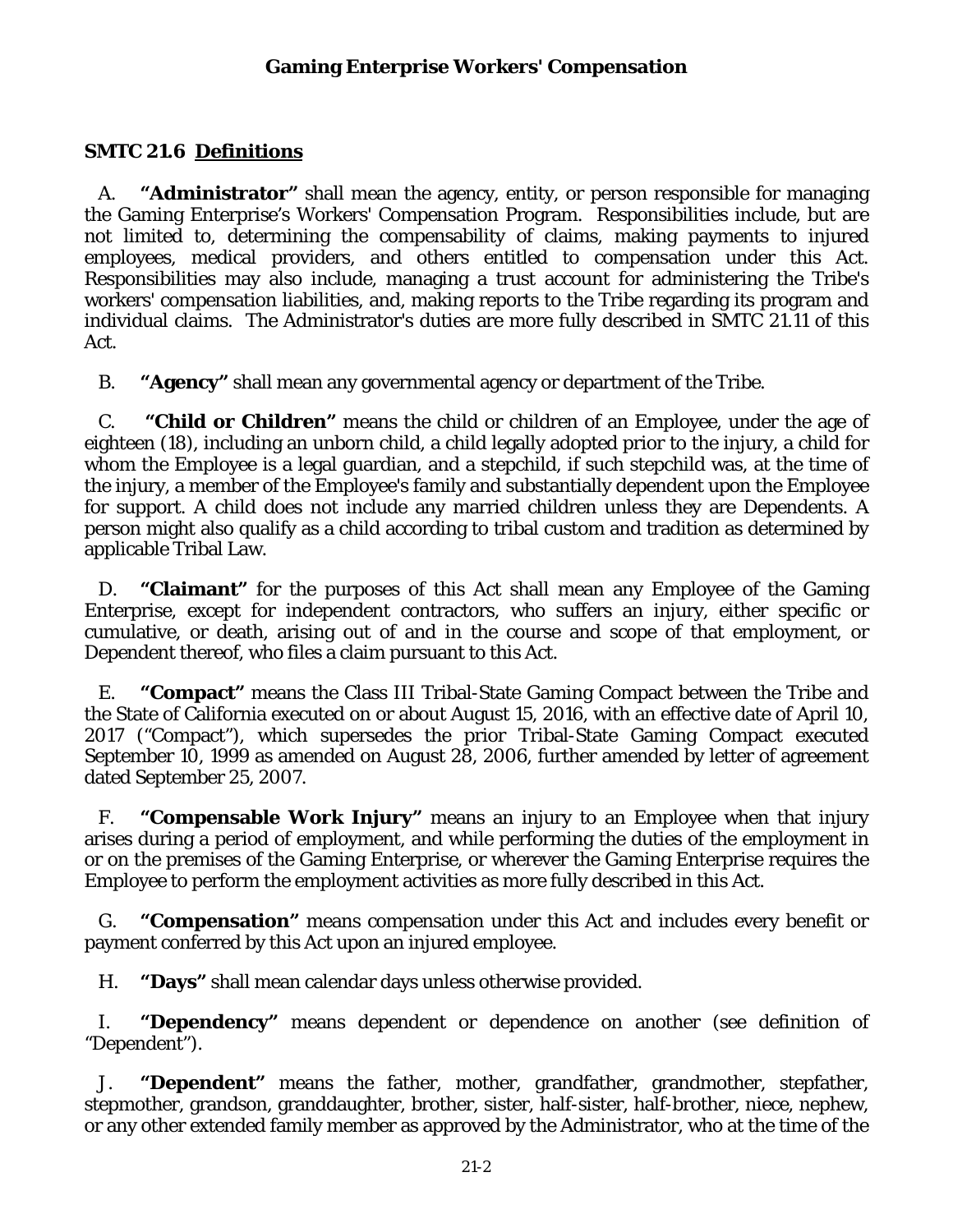Compensable Work Injury that causes the Employee's death is actually and necessarily dependent in whole or in part upon the earnings of the Employee.

K. **"Disability"** shall mean incapacity because of injury to earn wages in the same or any other employment. Disability may be temporary or permanent, partial or total.

L. **"Employee"** means a person, other than an independent contractor, employed by or in the service of the Gaming Enterprise, under any contract of hire, express or implied, oral or written, where the Gaming Enterprise has the power or right to control and direct such individual in return for which such individual receives a salary or wages. For purposes of this Act, Employee shall not include members of the Tribe's General Council or Business Committee (unless employed by the Gaming Enterprise), independent contractors, contractors, and outside consultants.

M. **"First Report of Injury"** means the report or notice of a Work Injury provided to the Administrator as required by SMTC 21.7.

N. **"Gaming Activities"** means the gaming activities authorized by the Compact.

O. **"Gaming Enterprise"** means the Tribe's Gaming Operation and Gaming Facility.

P. **"Gaming Facility"** means any building in which Gaming Activities or any Gaming Operations occur, or in which business records, receipts, or funds of the Gaming Operation are maintained (excluding offsite facilities primarily dedicated to storage of those records and financial institutions), and all rooms, buildings, and areas, including hotels, parking lots, and walkways, a principal purpose of which is to serve the activities of the Gaming Operation and Facility rather than providing them with an incidental benefit.

Q. **"Gaming Operation"** means the business enterprise that offers and operates Gaming Activities in any Gaming Facility located on the San Manuel Indian Reservation.

R. **"General Council"** means the General Council of the San Manuel Band of Mission Indians as established by Article III of the Tribe's Articles of Association.

S. **"Independent Medical Examination"** shall mean a medical examination and/or evaluation of the Employee scheduled by the Gaming Enterprise or Administrator, at the Gaming Enterprise's expense, to obtain medical information or opinion, which shall be conducted by an Independent Medical Reviewer on the State of California's approved list, a Qualified Medical Evaluator on the State of California's approved list, or an Agreed Medical Examiner upon mutual agreement of the Gaming Enterprise and the Employee.

T. **"Independent Tribunal"** means the San Manuel Tribal Court.

U. **"Maximum Medical Improvement"** means a medical status in which an injured Employee's medical condition is unlikely to change substantially in the following calendar year with or without medical treatment.

V. **"Medical Provider Network (MPN)"** shall mean an entity or group of health care providers approved by San Manuel to treat injured workers.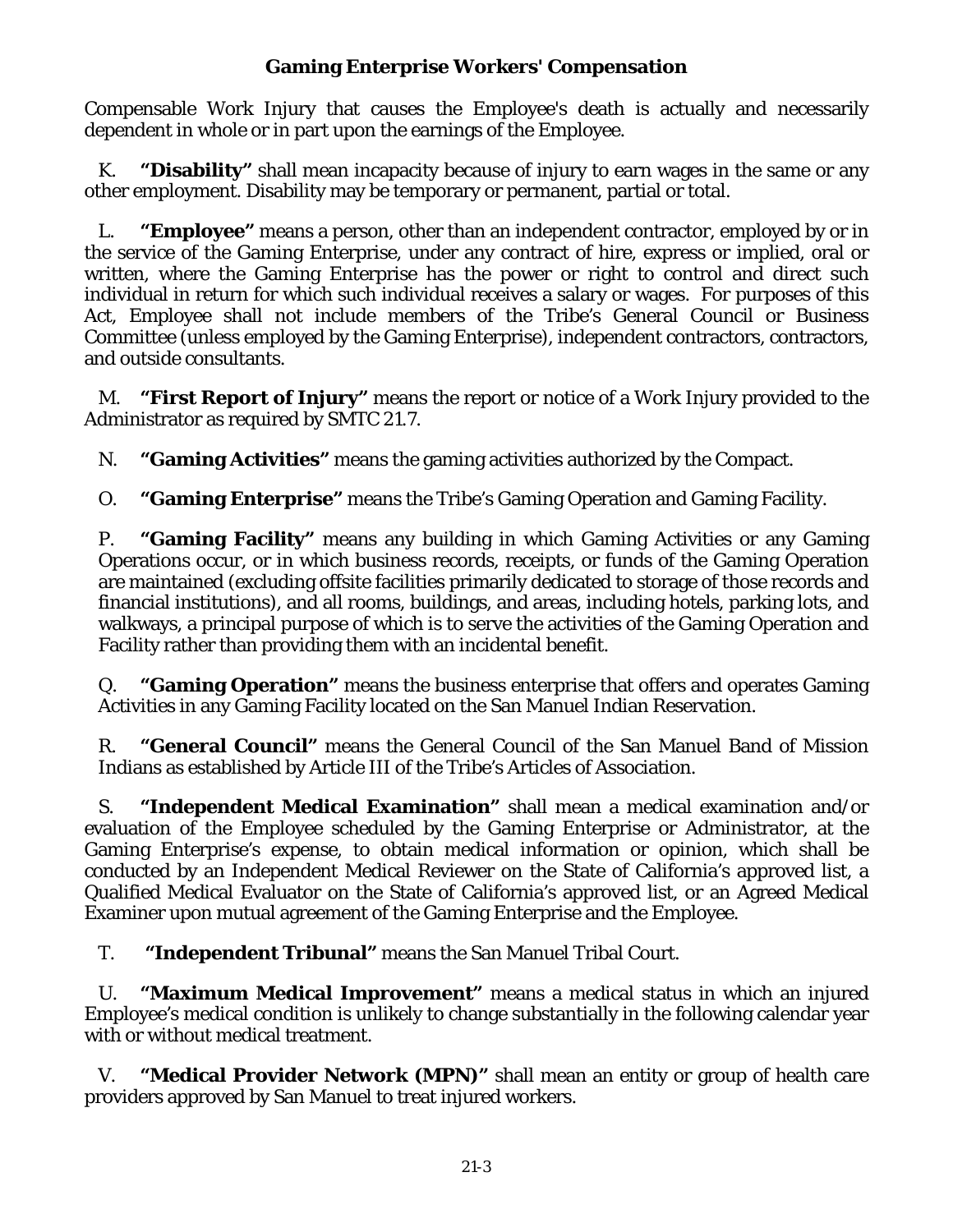W. **"Permanent Partial Disability"** means a level of permanent disability at the time a permanent and stationary status and/or Maximum Medical Improvement is achieved, as established by the assigned treating physician or from an Independent Medical Examination, which results in an impairment rating of less than seventy percent (70%) and is the result of a Compensable Work Injury.

X. **"Permanent Total Disability"** means a level of permanent disability at the time a permanent and stationary status and/or Maximum Medical Improvement is achieved, as established by the assigned treating physician or from an Independent Medical Examination, which results in an impairment rating of seventy percent (70%) or higher and is the result of a Compensable Work Injury.

Y. **"Physician"** includes physicians and surgeons holding an M.D. or D.O. degree, psychologists, acupuncturists, optometrists, dentists, podiatrists, and chiropractic practitioners licensed by California state law and practicing within the scope of their licensure as defined by California state law.

Z. **"Referral Physician"** means a Physician to whom an Employee is referred because of an action under this Act.

AA. **"Tribal Lands"** shall mean all land occupied or owned by the Tribe, whether in fee or held in trust by the United States of America.

BB. **"Spouse"** shall mean a husband, wife, or registered domestic partner of the Employee.

CC. **"State"** shall mean the State of California.

DD. **"Supplemental Job Displacement Benefits"** means the amount payable to an injured Employee who sustains a Permanent Partial Disability caused by a Compensable Work Injury and who does not receive a bona fide offer of permanent modified or alternative work from the Gaming Enterprise. Such amount shall help compensate such Employee for the anticipated costs of vocational retraining or rehabilitation to permit the Employee to return to gainful employment.

EE. **"Temporary Disability"** means a physical incapacity caused by a Compensable Work Injury that is expected to be completely cured or improved with proper medical attention. This term includes both a Temporary Partial Disability and a Temporary Total Disability.

FF. **"Temporary Partial Disability"** means a non-permanent medical status caused by a Compensable Work Injury that results in the Employee being able to perform modified or light duty work assignments or reduced hours at the direction of a physician approved by the Administrator, which results in diminished earnings as compared to the pre-injury average weekly wage.

GG. **"Temporary Total Disability"** means a non-permanent medical status caused by a Compensable Work Injury that results in the Employee being physically unable to perform any work in the judgment of a physician approved by the Administrator, which results in a complete loss of earnings.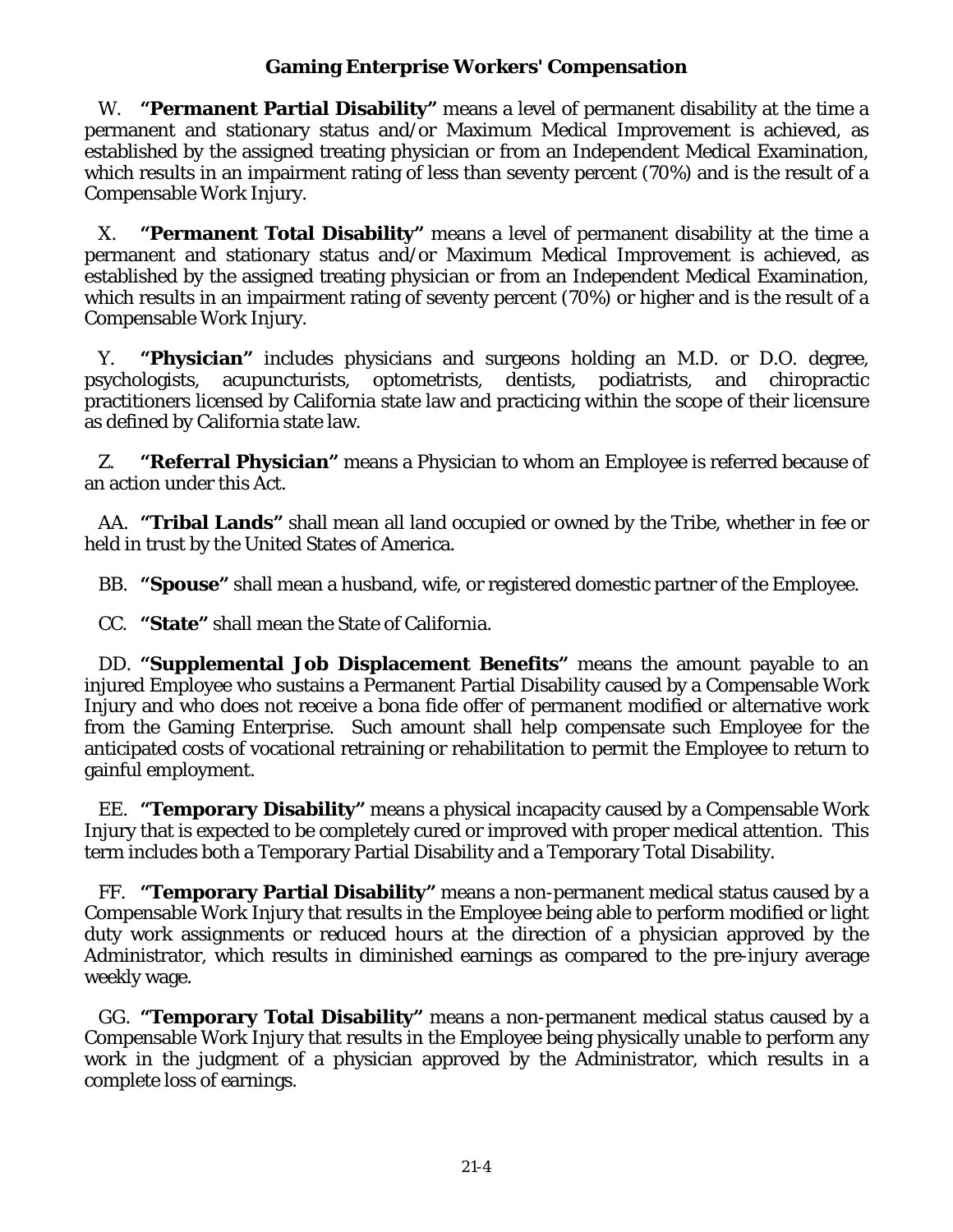HH. **"Tribe"** means the San Manuel Band of Mission Indians, a federally recognized Indian tribe.

II. **"Tribal Law"** means the statutory and common law of the San Manuel Band of Missions Indians, including ordinances, rules and regulations adopted by the governing authority of the Tribe; and the traditions and customs of the Tribe, whether or not codified.

JJ. **"Work Injury"** shall include any physical injury or disease arising out of and in the course and scope of employment, including injuries to artificial limbs, dentures, hearing aids, eyeglasses, and medical braces of all types; provided, however, that eyeglasses and hearing aids will not be replaced, repaired, or otherwise compensated for, unless injury to them is incident to a Compensable Injury covered by this Act.

Work Injuries under this section shall be either:

1. Specific occurring, which means that the injury is a result of one incident or exposure which causes disability or need for medical treatment; or

2. Cumulative occurring, which means that the injury is a result of repetitive mental or physical activities extending over a period of time, the combined effect of which causes any disability or need for medical treatment. The date of a cumulative injury is the date upon which the Employee first suffered disability and knew, or in the exercise of reasonable diligence should have known, that the disability was caused by his present or prior employment.

KK. **"Written Decision"** shall mean the following:

1. The finding(s) and decision(s) of the Administrator to accept in full or in part, or deny in full or in part, any Claim submitted by a Claimant regarding a Work Injury; or

2. The finding(s) and decision(s) of the Administrator to close a claim, determine whether an Employee is entitled to a benefit, or determine the scope of a benefit level to which an Employee may be entitled;

3. Any finding, decision, or award reduced to written form by the Independent Tribunal.

#### **SMTC 21.7 Initiation of a Claim**

A. **Claim Initiation**. A claim shall be initiated by immediate reporting of a Work Injury to a Supervisor, the Gaming Enterprise, and the Administrator pursuant to the reporting obligations set forth in this section.

B. **First Report of Injury**. An Employee must report any Work Injury, no matter how slight, to his/her Supervisor in writing within twenty-four (24) hours of the incident that caused the Work Injury. Failure to promptly report a Work Injury within the required timeframe may lead to denial of a claim.

C. **Supervisor Reporting Obligations**. A Supervisor, upon receiving a First Report of Injury, must promptly transmit the First Report of Injury to the Gaming Enterprise, who shall then report the claim to the Administrator. Failure of a Supervisor to promptly report a notice of a Work Injury may result in disciplinary action against the Supervisor and shall toll the Statute of Limitations for the claim as set forth below in SMTC 21.8.B.2.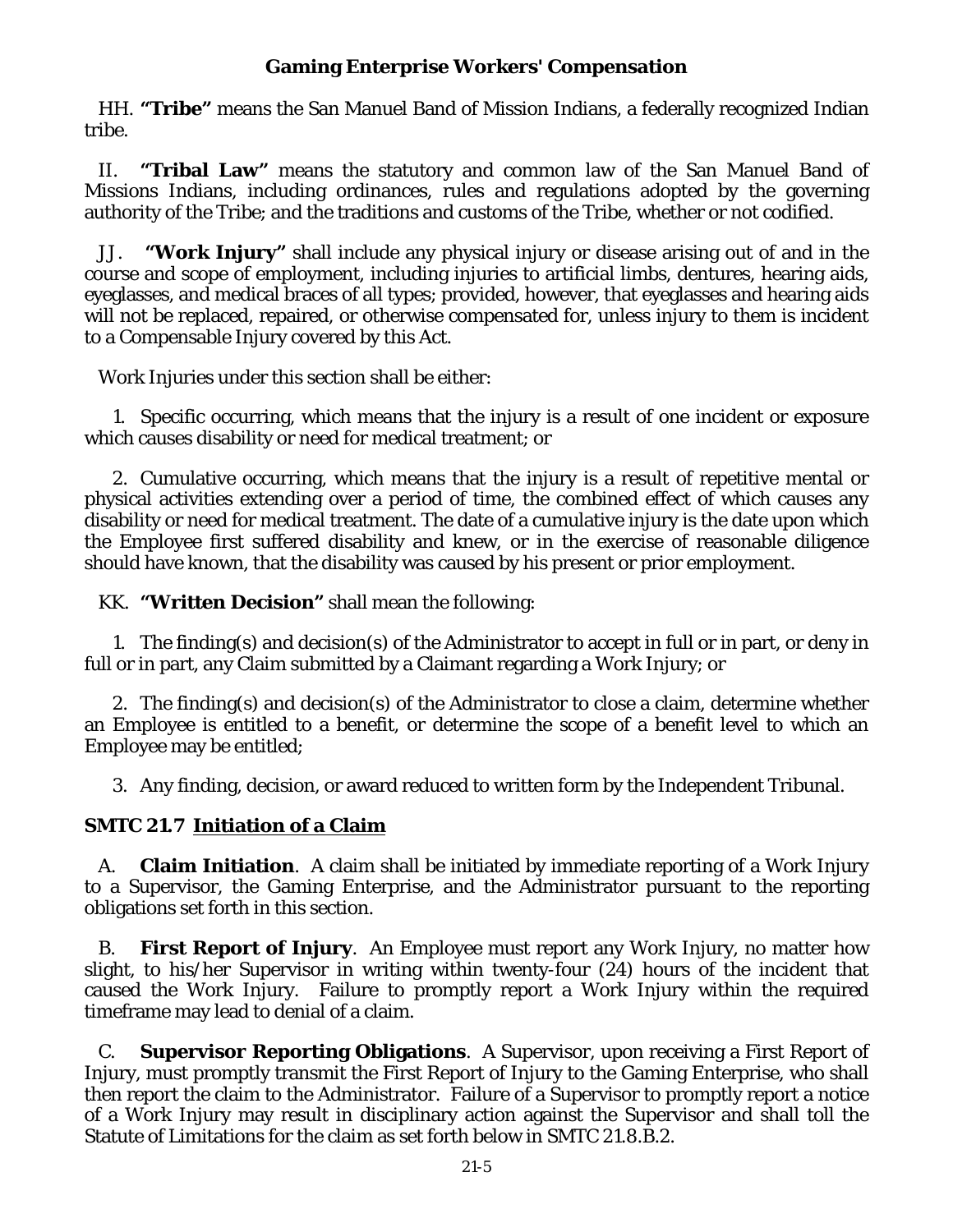D. **Provision of Claim Form**. Once the Administrator has received a First Report of Injury, the Administrator shall provide a claim form to the injured Employee unless the injury i) does not result in lost time beyond the Employee's work shift on the day of injury, or ii) only requires first aid treatment, which is any one-time treatment, and any follow-up visit for observation of minor scratches, cuts, burns, splinters, or other minor industrial injury, which do not ordinarily require medical care. Such one-time treatment and follow-up visit for observation is considered first aid even though provided by a physician or registered professional personnel. The Employee shall promptly complete all forms and provide any other documentation required by the Administrator to process the claim. Failure of an Employee to timely submit required documentation may lead to denial of the claim or closure of the claim for abandonment.

E. **Presumption of Compensability.** If the Employee of Dependent properly files a claim pursuant to the terms of this Act, and the Administrator fails to reject liability within 90 days after the claim is filed, the Injury will be presumed compensable. The presumption is rebuttal only by evidence discovered after the 90-day period.

F. **Conditional Denial.** If, after exercising due diligence, the necessary information to accept or deny a claim is not available to the Administrator by the 90<sup>th</sup> day, the Administrator may issue a "conditional denial" which permits the Administrator to continue to investigate the claim for an additional 90 days.

## **SMTC 21.8 Statute of Limitations**

- A. **Statute of Limitations**. Except as otherwise provided herein, the right to benefits under this Act shall be barred unless a claim is filed with the Administrator within thirty (30) days after the occurrence of the Compensable Work Injury.
- B. **Tolling of Statute of Limitations**. The Statute of Limitations is tolled under the following conditions:
	- 1. Incapacity of Employee. If a Work Injury incapacitates an Employee, the Statute of Limitations will not begin to run until the incapacity ends. Notwithstanding the foregoing, another person on behalf of the Employee may report a Work Injury to the injured Employee's Supervisor, at which time the claim shall be initiated.
	- 2. Failure of Supervisor to Report. If a Supervisor fails to promptly report a notice or report of Work Injury to the Gaming Enterprise, the Statute of Limitations shall be tolled until the Supervisor actually reports the injury to the Gaming Enterprise. In such event, the Employee or if applicable, a Dependent thereof, must verify that the Employee reported the Work Injury to his or her Supervisor within the twenty-four (24) hour period required by SMTC 21.7.B.

# **SMTC 21.9 Benefits**

Workers' Compensation benefits payable to Employees pursuant to this Act shall be comparable to benefits mandated for comparable employees under the California Labor Code, and this section shall be interpreted to provide such comparable benefits, which include: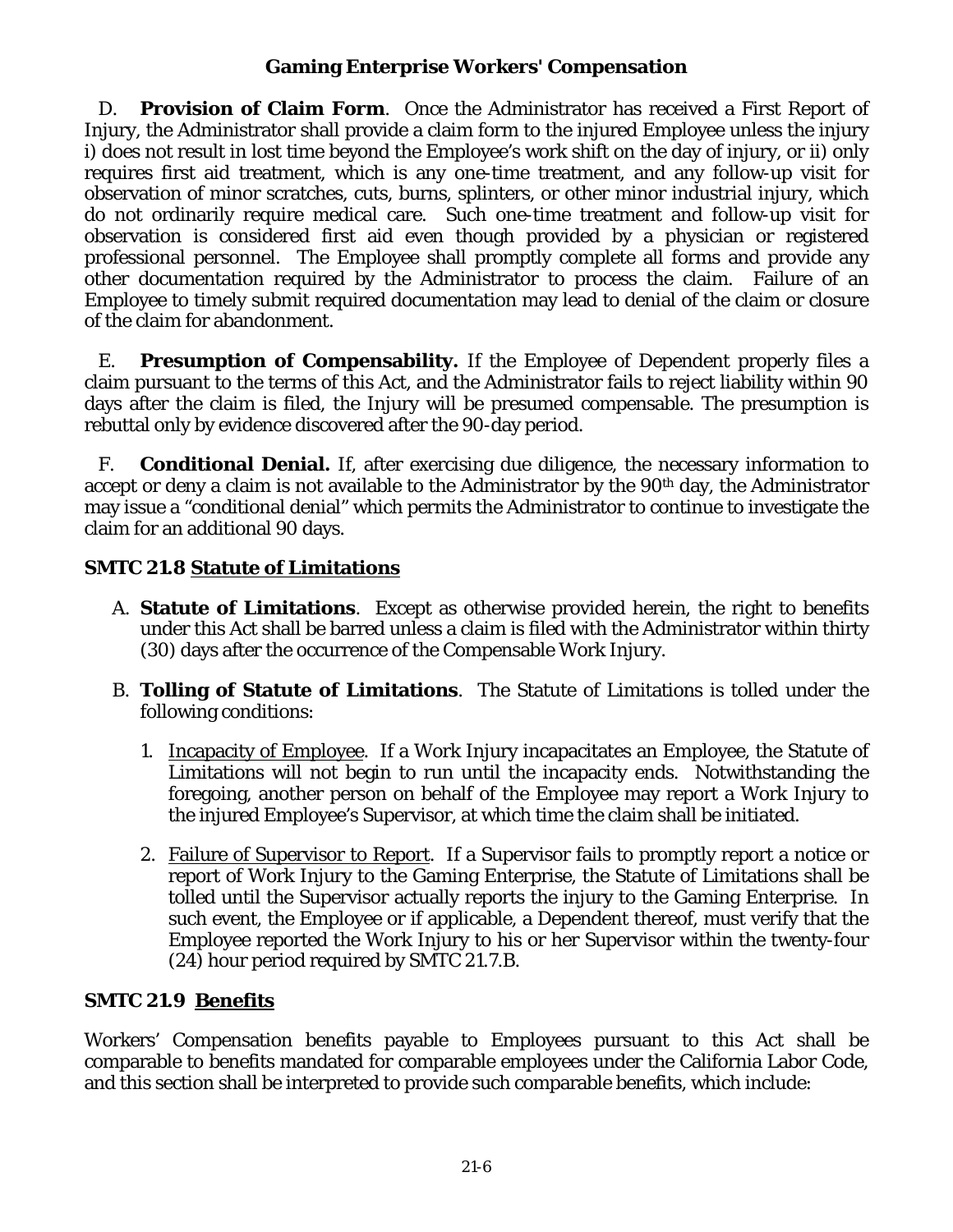A. **Medical Treatment.** Gaming Enterprise shall provide quality and timely medical treatment comparable to the California Medical Treatment Utilization Schedule.

### B. **Usual and Customary Medical Costs.**

1. Medical benefits will be provided under the San Manuel Medical Providers Network and will be comparable to those established by the California Department of Industrial Relations, Division of Workers' Compensation and the California Medical Treatment Utilization Schedule.

2. An injured Employee's medical treatment, up to a maximum of Ten Thousand dollars (\$10,000.00), will be provided for an alleged injury until the date that liability for a claim is accepted or rejected.

### C. **Temporary Disability.**

1. Comparability of Benefits. The benefits payable, and the timing those benefits are paid, to an injured Employee from a Compensable Work Injury resulting in Temporary Disability of the Employee shall be comparable to those Temporary Disability benefits recognized as recoverable by the California Department of Industrial Relations, Division of Workers' Compensation.

2. Rate of Compensation. If the Compensable Work Injury causes Temporary Partial or Temporary Total Disability, the disability payment shall be two-thirds (2/3) of the average weekly earnings. No payment is due during the first three (3) days after the Employee leaves work as a result of the Compensable Work Injury. If Temporary Disability continues for more than fourteen (14) days, or the Employee is hospitalized as an inpatient for treatment as a result of the Compensable Work Injury, Temporary Disability shall be payable as of the date of the disability. If the temporary disability compensation rates established by the State change after the enactment of this Act, such new rates established by the State shall apply.

3. Modified Duty Position. The Gaming Enterprise may offer an injured Employee a temporary modified duty position on a case-by-case basis. If the Employee refuses the modified duty position despite having been cleared by the assigned physician to return to the modified position, then the Temporary Disability Benefits shall cease.

4. Reduction of Benefit Payments. Temporary Disability payments shall be reduced by the sum of unemployment compensation benefits, automobile insurance payments and recoveries, health insurance benefits, other payments from third parties related to the Compensable Work Injury, and extended duration benefits received by the Employee for a Compensable Work Injury during the period of such disability. The injured Employee shall report any pensions, disability payments or earnings to the Administrator within ten (10) days of receipt of such funds. Failure to do so shall constitute fraud and action may be taken against Employee to recoup any benefits paid.

5. Cessation of Benefit Payments. Temporary Disability payments shall cease where the Employee:

i. has reached Maximum Medical Improvement; or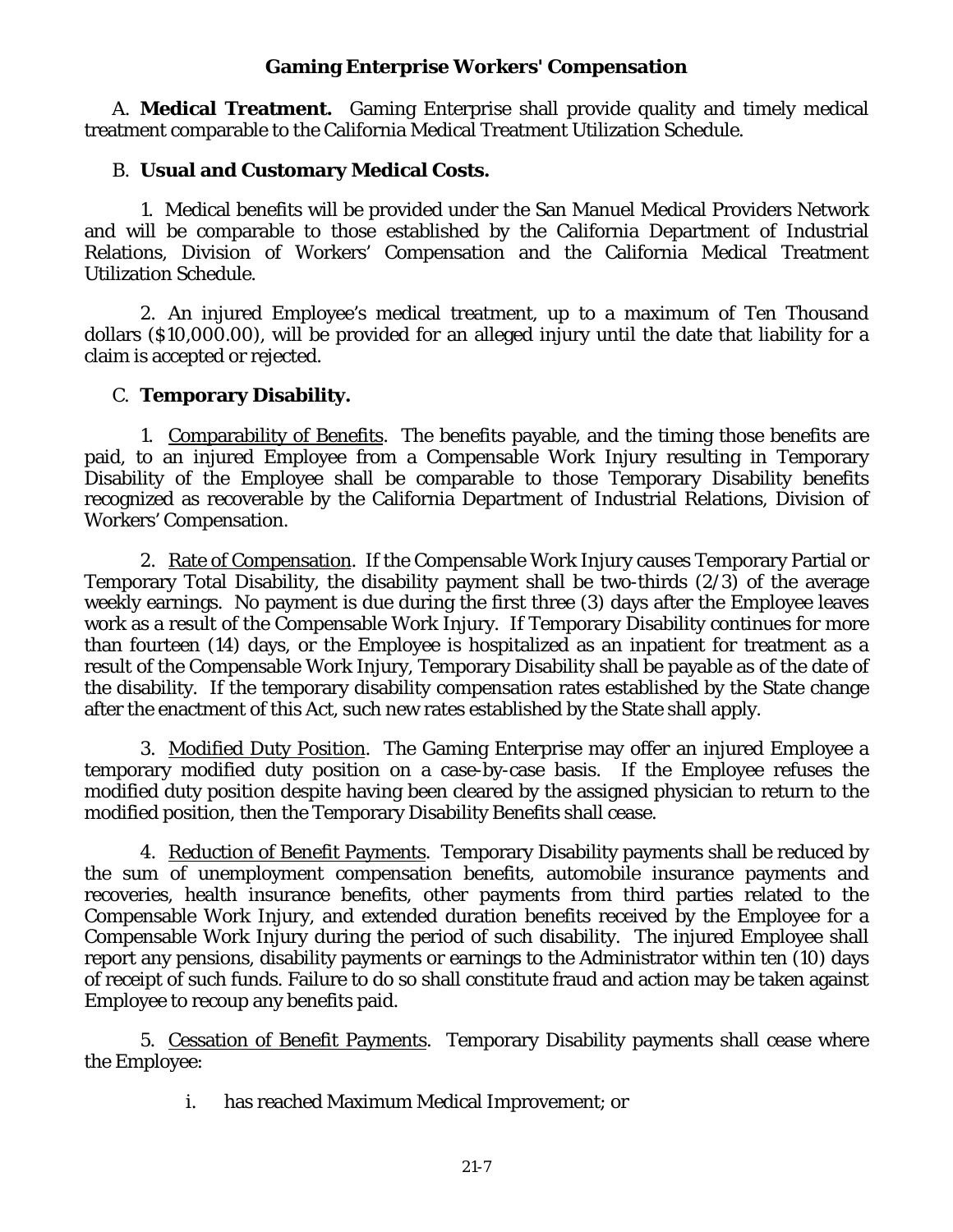- ii. becomes incarcerated; or
- iii. is terminated for misconduct, quits work, or declines a bona fide offer by the Gaming Enterprise of light or modified duties and the Employee is cleared by the assigned treating physician to engage in such modified position; or
- iv. the Employee is not authorized by the assigned treating physician to miss work.

6. Supplemental Payments. An Employee who sustains a Compensable Work Injury may choose to supplement Temporary Disability payments with available leave credits to receive a benefit that is comparable to their full net pay. Leave credits include any accumulated sick leave, vacation, annual leave, compensated overtime, or any other form of paid leave offered by the Gaming Enterprise that is available to the injured Employee.

## D. **Permanent Partial Disability.**

1. Permanent Partial Disability benefits will be paid at a level comparable to that paid to comparable employees under State law.

2. In determining the percentages of permanent disability, account shall be taken of the nature of the physical injury or disfigurement, the occupation of the injured worker, and the Employee's age at the time of the Compensable Work Injury, with consideration given to the diminished ability of the Employee to compete in an open labor market.

3. The schedule of the California Department of Industrial Relations, Division of Workers' Compensation shall be used as a comparable guideline in determining the percentage of permanent disability but is not prima facia evidence of a percentage of disability.

## E. **Permanent Total Disability.**

1. Permanent Total Disability benefits will be paid at a level comparable to that paid to comparable employees under State law.

F. **Vocational Rehabilitation Services.** If an Employee who has suffered a Compensable Work Injury is unable to return to his or her usual and customary work due to a Permanent Disability, or in the alternative, a permanent modified or an alternate position, the Gaming Enterprise will work with the injured Employee to provide the means necessary to return the Employee to suitable gainful employment. This may include either:

i. Vocational Rehabilitation Maintenance Allowance (VRMA) to be paid at the rate comparable to that provided to an injured worker under the California Department of Industrial Relations, Division of Workers' Compensation, at the time of the injury; or

ii. A provision as a part of any permanent disability compromise and release settlement to cover for Supplemental Job Displacement Benefits.

When an injured Employee agrees to accept, or is ordered to receive vocational rehabilitation services, the Employee thereby admits that he or she is incapable of performing the job duties of his or her former position. Upon written agreement accepting vocational rehabilitation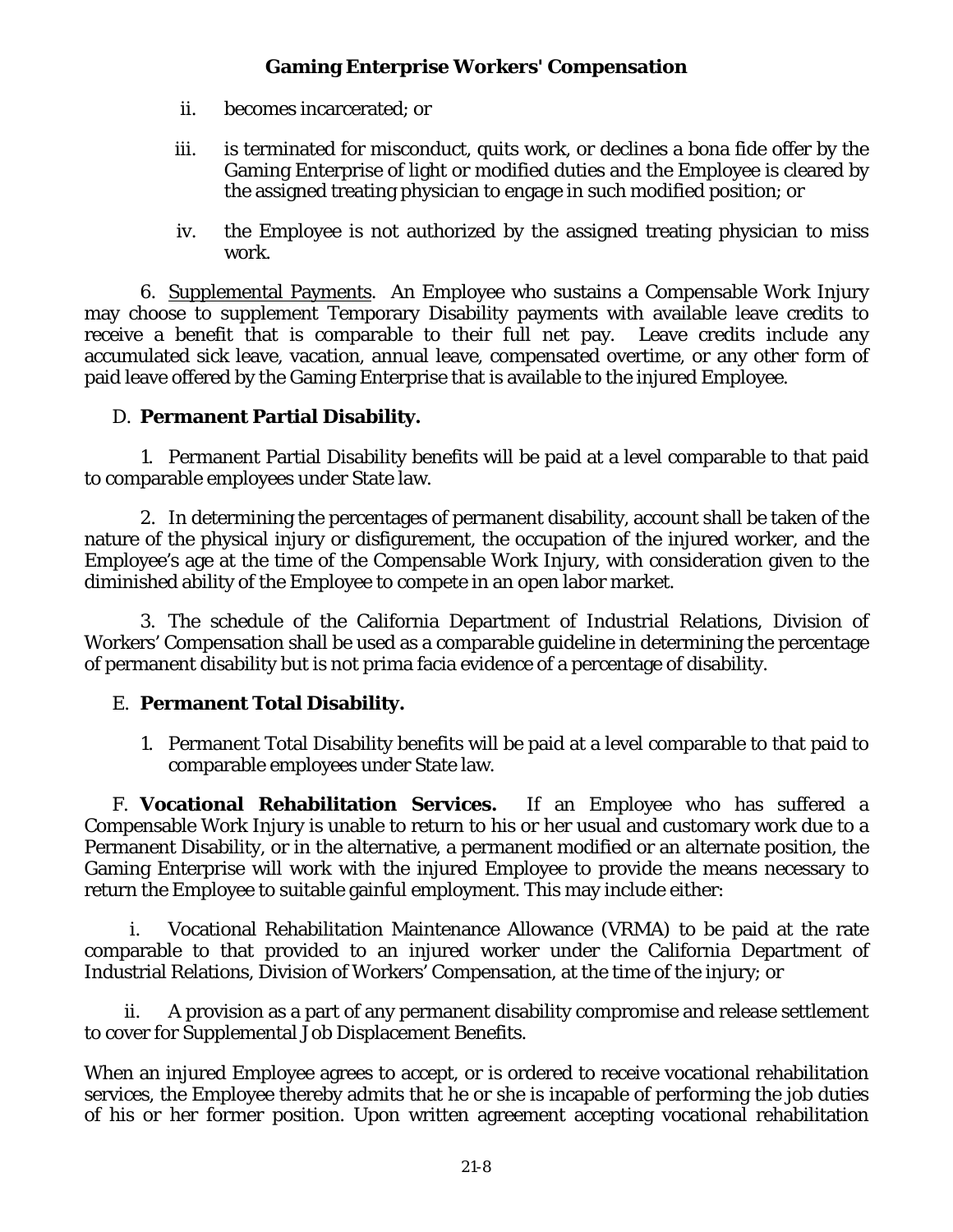services or upon the filing of an order to enter vocational rehabilitation services, whichever comes first, the Employee shall be deemed to have voluntarily resigned his or her job position.

## G. **Death Benefits.**

- 1. When a Compensable Work Injury causes death within five (5) years from the date of the injury, the Gaming Enterprise shall be liable for compensation to the Dependent of the injured Employee as provided for in this section. The Dependent must be a spouse or a minor child totally or partially dependent upon the injured worker at the time of the injury and at the time of death to qualify for benefits.
- 2. The death benefit payable to an Employee whose death is proximately caused by a Compensable Work Injury shall be comparable to those benefits recoverable under the California Department of Industrial Relations, Division of Workers' Compensation at the time the Compensable Work Injury was sustained.
- 3. The weekly compensation will be divided between the qualifying Dependents in proportion to the percentage of support each received from the deceased Employee. It will be presumed that each qualifying Dependent received equal support from the deceased Employee.

# **SMTC 21.10 Acts Outside Course or Scope of Employment**

Benefits, coverage, and compensation under this Act shall not be paid when the Administrator determines that an Employee's injury arose from the Employee acting outside of the course or scope of his or her employment. Examples of acts outside of the course and scope of employment shall include, but are not limited to, the following situations:

> i. Where the injury occurs while the Employee is commuting to or from work, except where such injury occurs during a side trip during the commute that was 1) requested by the Gaming Enterprise and 2) directly connected to the Employee's work duties;

> ii. Where the injury is caused by the intoxication of the injured Employee, whether such intoxication is caused by alcohol, marijuana, or any other drug or controlled substance;

> iii. Where the Employee has willfully, deliberately, and/or recklessly caused his or her own injury or death;

> iv. Where the injury arises out of an altercation in which the injured Employee is the initial physical aggressor;

> v. Where the injury is caused by the commission of a criminal act by the injured Employee for which he or she has been convicted by a court of competent jurisdiction;

> vi. Where the injury is completely caused by a pre-existing condition or illness;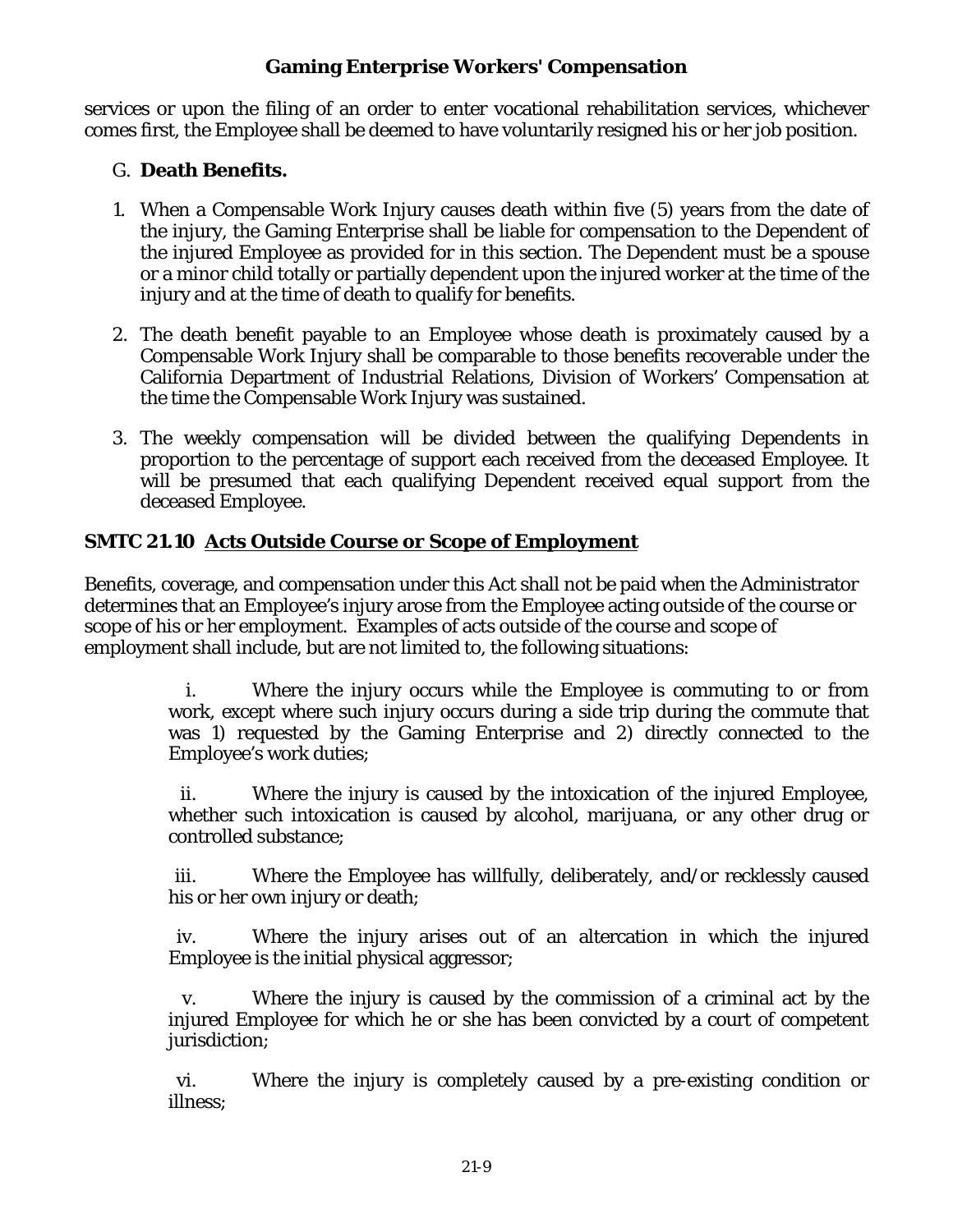- vii. Where a psychiatric injury occurs and
	- a) the actual events of employment were not the predominate cause (51 percent or greater) among all the combined causes of the psychiatric injury; or
	- b) the psychiatric injury was the result of a violent act, or resulted from direct exposure to a significant violent act, and the actual events of employment were not a substantial cause (35 percent or greater) of the injury; or
	- c) the psychiatric injury was not substantially caused by lawful, nondiscriminatory, good faith personnel actions (including but not limited to being subject to lawful disciplinary action).

viii. Where the injury is actually or proximately caused by the inhalation of second hand smoke; or

ix. Where the injury arises out of voluntary participation in any off-duty recreational, social, or athletic activity not constituting a part of the Employee's work related duties, including but not limited to, activities sponsored by Gaming Enterprise, except where these activities are a reasonable expectancy of, or are expressly or impliedly required by, the employment.

### **SMTC 21.11 Workers' Compensation Administrator**

- A. **Administrator Authority**. The Administrator shall act on behalf of the Gaming Enterprise in receiving, processing, and administering Workers' Compensation claims under this Act.
- B. **Administrator Responsibilities**. The responsibilities of the Administrator shall include, but are not limited to, the following:
	- i. Determining the compensability of claims pursuant to the provisions of this Act, including but not limited to the following:
		- a. eligibility for Employee and Dependency Benefits;
		- b. applicable Benefit amounts;
		- c. compensation rate and duration; and
		- d. allocation of Dependency benefits.
	- ii. Approving or disapproving any change of an injured Employee's primary Physician, referral to a Referral Physician, or surgical procedure;
- iii. Making payments to Claimants;
- iv. Processing reports and paying bills submitted by medical care providers and other vendors;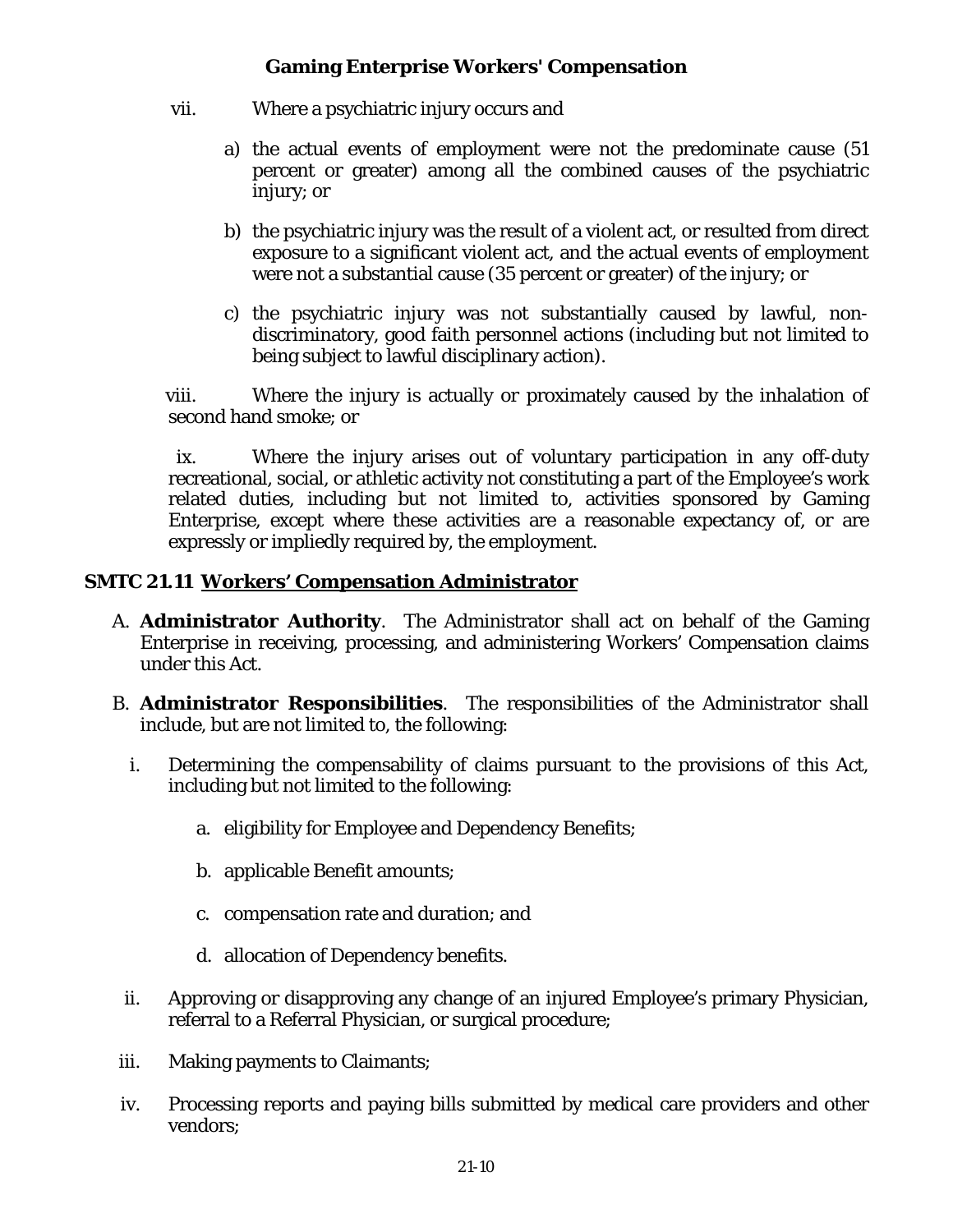- v. Managing a trust account for managing and paying the Gaming Enterprise's Workers' Compensation liabilities;
- vi. Providing reports to the Tribe's Human Resources Department regarding the Workers' Compensation program and individual claims, where required;
- vii. Providing reports to the insurance carrier regarding the Workers' Compensation program and individual claims, where required;
- viii. Providing notice to Employees/Claimants of the following:
	- a. Notice of Choice of Physician. The Administrator shall notify an Employee who has submitted a First Report of Injury that the Employee is entitled to his or her choice of physician within the Gaming Enterprise's Medical Provider Network. If the Gaming Enterprise does not have a Medical Provider Network, the Employee is entitled to his or her choice of physician after thirty (30) days have elapsed from the date the injury is reported.
	- b. Notice of Administrator's Determination. Within ninety (90) days of receipt of a First Report of Injury, and based upon investigation and available information at the time, the Administrator shall determine the responsibility of the Gaming Enterprise for the injury; either accept or deny a claim; and advise the Employee and Gaming Enterprise of its determination or the necessity of postponing that decision for another ninety (90) day period to obtain additional information necessary to rendering a decision. The Administrator will determine the reasonableness and necessity of medical care and charges and will determine amounts payable under this Act.
- C. **Causes of Action on Behalf of Gaming Enterprise**. The Administrator shall, on behalf of the Gaming Enterprise, vigorously pursue any cause of action related to a Compensable Work Injury assigned to the Gaming Enterprise under this Act.

## **SMTC 21.12 Compromise and Release**

Nothing in this Act shall impair the rights of the parties to compromise any liability that is claimed to exist under this Act from an injury, disease, or death covered under the provisions herein. After reaching a compromise, a copy of the release or compromise agreement signed by both the Claimant and the Administrator shall be presented to the General Council, or a designated representative, for approval. If approved, the Administrator shall enter an award based on the release or compromise agreement.

## **SMTC 21.13 Claim Closure**

A claim shall be closed when any of the following occur:

1) The Administrator has paid a settlement to the injured Employee in exchange for a general release of any and all further liability;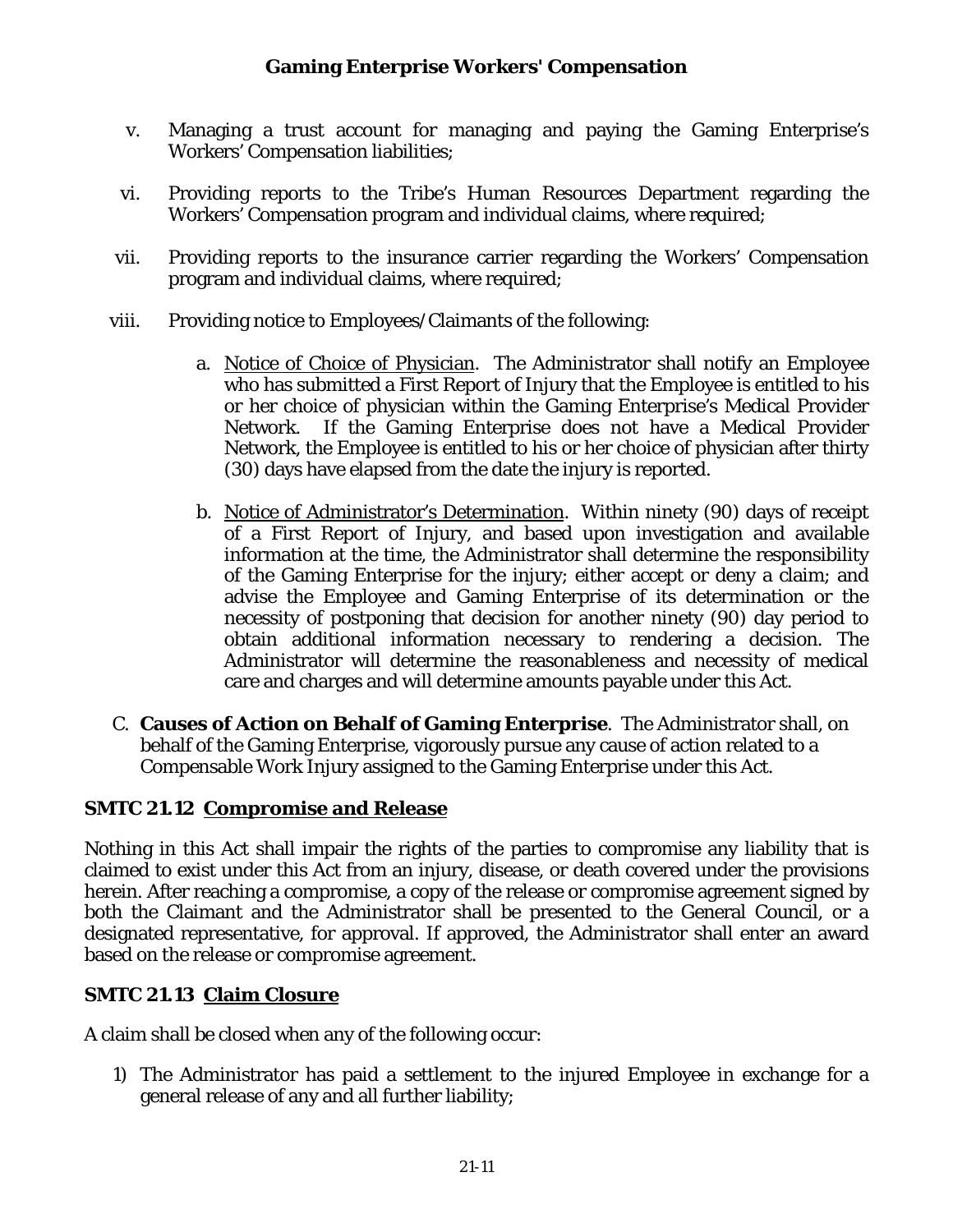- 2) The Administrator has extended all Benefits due under this Act to the injured Employee or the Dependent(s);
- 3) The injured Employee or his or her Dependents fails to appeal a Written Decision within the required thirty (30) day time period;
- 4) The injured Employee unreasonably fails to follow up with required or recommended medical treatment, or has abandoned medical treatment as evidenced by failure to attend two (2) consecutive medical appointments without a showing of good cause;
- 5) No material improvement can be reasonably expected from continued medical treatment, and all other Benefits have been exhausted or otherwise paid;
- 6) Upon discovery that the injury occurred due to an act outside the course or scope of employment;
- 7) Upon discovery that the injured Employee committed fraud with respect to the claim;
- 8) Upon incarceration of an Employee;
- 9) Pursuant to an order of the Independent Tribunal;

## **SMTC 21.14 Medicare**

The Medicare/Medicaid SCHIP Extension Act (MMSEA) sets forth reporting requirements for insurers when criteria has been established pursuant to the MMSEA. The Gaming Enterprise recognizes those requirements and nothing herein shall prevent the Administrator from protecting Medicare's interests where required to do so. When a Claimant is entitled to supportive medical care after maximum medical improvement is achieved pursuant to this Act, such supportive care will only be provided as specified by a Physician authorized by the Administrator. Where a claim has been closed due to abandonment, award, or settlement, neither the Gaming Enterprise, its insurer, or the Administrator shall have any further obligation to pay benefits under this Act, inclusive of any subsequent Medicare liens.

### **SMTC 21.15 Recovery of Payments Made Due to Error, Mistake, Erroneous Adjudication, Fraud, etc.**

- A. Whenever any Compensation is made because of clerical error, mistaken identity, innocent misrepresentation by or on behalf of the recipient thereof mistakenly acted upon, or any other circumstances of a similar nature not induced by fraud, the recipient thereof shall repay it. The Administrator must make a claim for such repayment or recoupment within one year of making any such payment or it will be deemed that any claim therefor has been waived. The Administrator may waive, in whole or in part, the amount of any such timely claim where the recovery would be against equity and good conscience.
- B. Whenever any Compensation has been made pursuant to a determination by the Administrator, and timely protest or appeal therefrom has been made, which results in a final decision that the Claimant is not entitled to such payments, the Claimant shall repay such sums. Subject to approval by the General Council or their authorized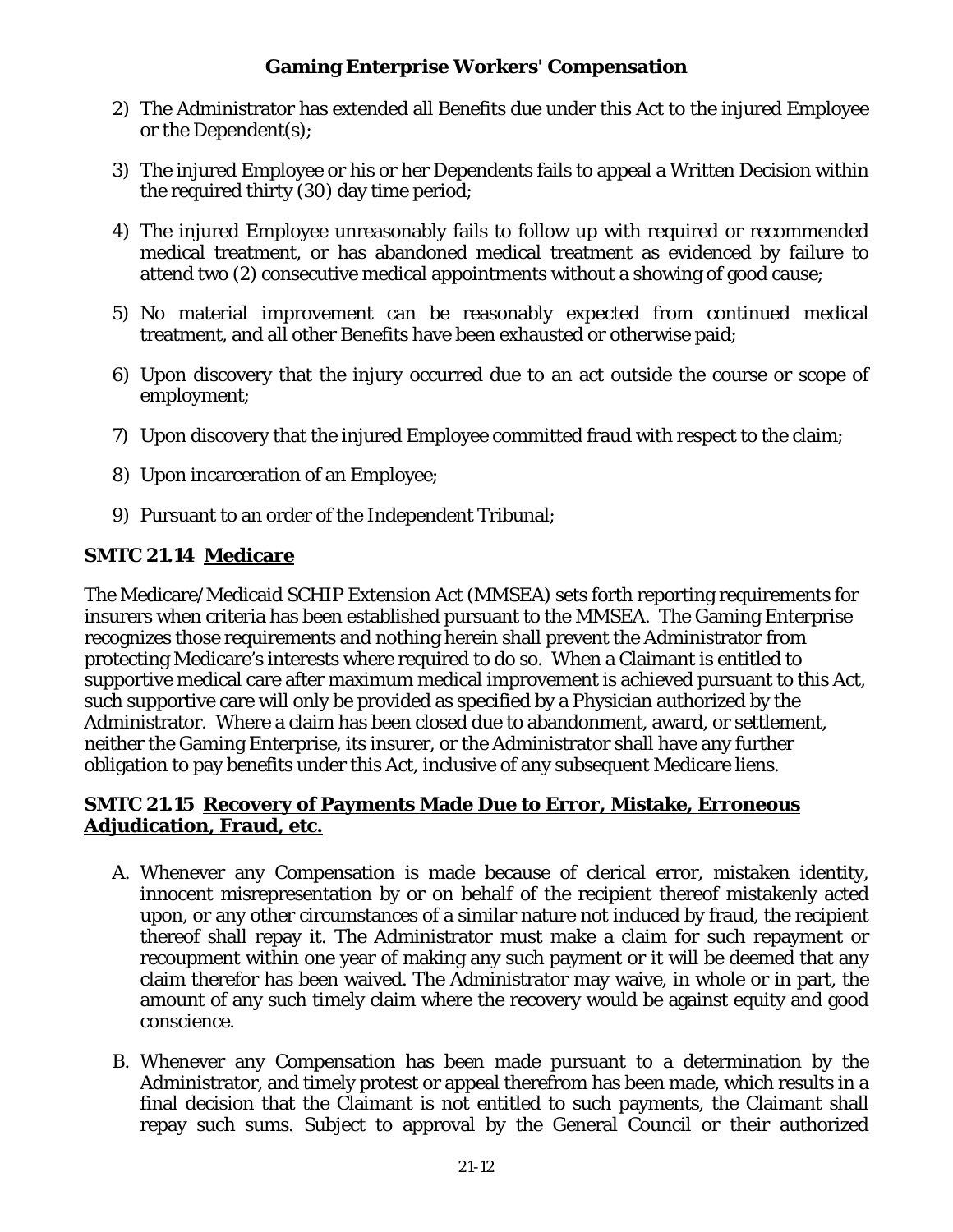representative, the Administrator may waive, in whole or in part, the amount of any such payments where the recovery would be against equity and good conscience.

C. Whenever any Compensation has been determined by the Administrator or the Independent Tribunal to be induced by fraud, the recipient thereof shall repay any such payment together with a penalty of fifty percent (50%) of the total of any such payments. The Administrator must make a claim for such repayment or recoupment within (1) one year after discovery of the fraud, or any such payment or any such claim shall be deemed to have been waived.

## **SMTC 21.16 Claims Files and Records Confidential**

All Gaming Enterprise and Administrator records shall remain under the ownership of the Tribe at all times. Information contained in the claims files and record of injured Employees under the provisions of this Act shall be deemed confidential and shall not be open to public inspection. The Employee, Dependents, or representatives of the same, be it an individual or an organization, may review the claim file or receive specific information therefrom upon the presentation of the signed authorization of the claimant. The Gaming Enterprise or its duly authorized representatives may review any files of their own injured Employees in connection with any pending claims. Physicians treating or examining Employees claiming benefits under this Act, or Physicians giving medical advice to the Administrator regarding any claim may, at the discretion of the Administrator, inspect the claims files and records of the injured Employee; and other persons may make such inspection, at the Administrator's discretion, when such persons are rendering assistance to the Administrator pertaining to administration of this Act.

## **SMTC 21.17 Dispute Resolution**

A. **Mediation.** The Administrator may, at its sole discretion, require that a disputed determination made by the Administrator be subject to mediation prior to a hearing before the Independent Tribunal. Mediation is binding only upon all parties executing a written agreement. The Administrator shall appoint an independent mediator for this purpose.

## B. **Independent Tribunal Hearing.**

- 1. Right to a Hearing. Any injured Employee or Dependent thereof who disagrees with a determination made by the Administrator may request a hearing before the Independent Tribunal.
- 2. Timeframe for Filing a Request for a Hearing. A request for a hearing before the Independent Tribunal must be filed by the Employee or Dependent thereof within thirty (30) days of receipt of the Administrator's final Written Decision. Failure to request a hearing within the time specified herein renders the Administrator's decision unappealable. An Employee or Dependent may also request a hearing pursuant to this section if the Administrator has not issued a Written Decision within ninety (90) days of the Administrator's receipt of a First Report of Injury.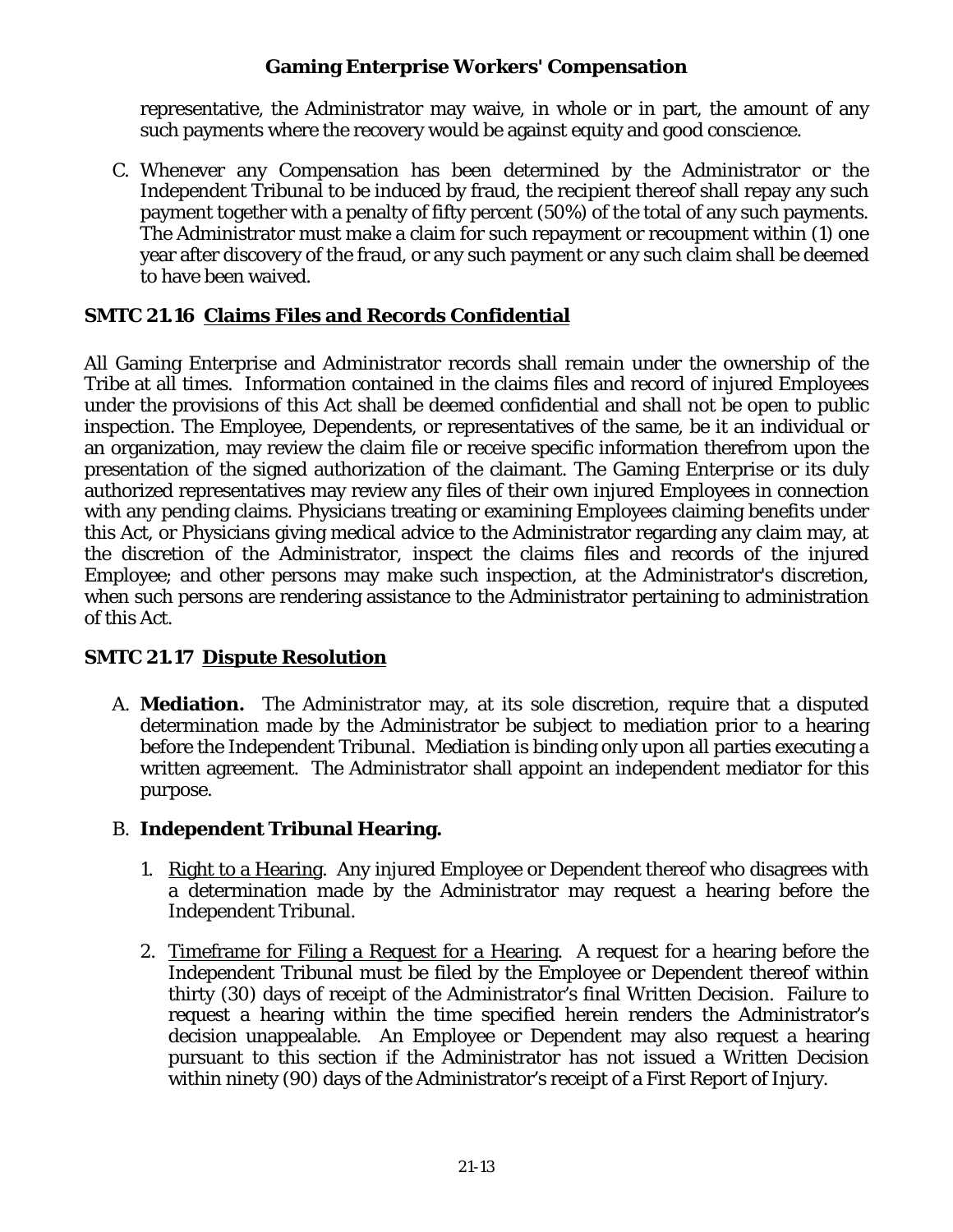3. Request for a Hearing. Requests for a hearing before the Independent Tribunal may be made by sending a written request by first class, certified, or overnight mail to:

> Claims Administrator Workers' Compensation Administration 777 San Manuel Blvd., Highland, CA 92346

- 4. Scheduling and Extension of Initial Hearing Date. The Independent Tribunal shall set the matter for hearing within ninety (90) days of receipt of the request for a hearing from the Employee or Dependent. The Employee or Dependent may request in writing one extension of the initial hearing date of up to ninety (90) days, which, if filed during the pendency of the initial ninety (90) day period, must be granted by the Independent Tribunal.
- 5. Written Notice of Hearing Date. The Independent Tribunal shall send written notice to each party informing them of the hearing date at least thirty (30) days prior to the hearing.
- 6. Discovery. All medical reports relating to the claimed Work Injury must be filed with the Independent Tribunal and served on all parties at least fifteen (15) days prior to the hearing date, if the reports have not been previously disclosed. Either party may request disclosure of witness statements, if any such statements exist, at least fifteen (15) days prior to the hearing date.
- 7. Depositions. Upon written request by a party, depositions may be ordered by the Independent Tribunal. The Independent Tribunal shall have authority to order depositions of party witnesses, including current Employees of the Gaming Enterprise. Fees incurred in taking any such deposition shall be borne by the party requesting the deposition. Claimant's refusal to submit to any deposition ordered by the Independent Tribunal shall be grounds for denial of the appeal.
- 8. Conduct of Hearing. The Independent Tribunal shall consider relevant evidence, hear witnesses and receive exhibits to fulfill its goals of making a just and final determination.
- 9. Notice of Evidence. When written evidence is offered in lieu of oral testimony, one copy of said written evidence shall be filed with the Independent Tribunal and one copy shall be served on all parties at least thirty (30) days prior to the hearing of Claimant's appeal. The Independent Tribunal may waive this time requirement.
- 10. Medical Evidence. Medical evidence must be in the form of a written report. The reports should include the following information, where applicable:
	- a. Date of the examination;
	- b. History of the injury;
	- c. Patient's complaints;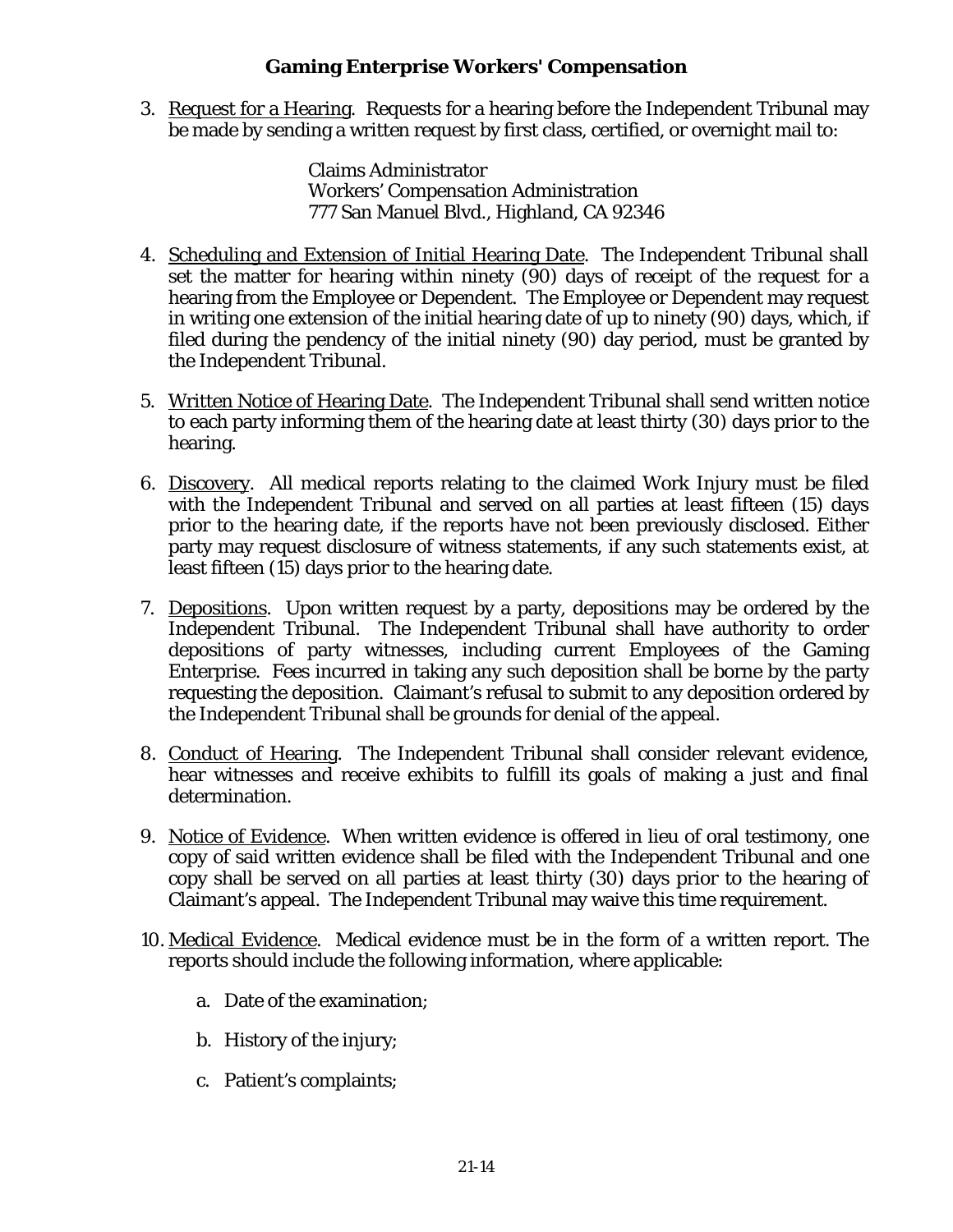d. A listing of all documents reviewed, or relied upon that support the physician's opinion;

- e. Patient's medical history and residuals thereof, if any;
- e. Findings on examination;
- f. Diagnosis;

g. Opinion as to the nature, extent, and duration of disability and work limitations, including whether or not the disability is permanent and/or stationary;

- h. Cause of the disability;
- i. Treatment indicated;
- j. Apportionment of disability, if any;
- k. Basis for all medical opinions;
- l. Signature of physician.
- 11. Weight of Evidence. When considering evidence, the Independent Tribunal shall give greater weight to medical reports that contain more pertinent information than to those reports that do not contain such information.
- 12. Standard of Proof. The Independent Tribunal shall weigh the evidence, testimony of witnesses, and exhibits and make its decision based on the preponderance of the evidence. The Independent Tribunal shall be the sole judge of the credibility of witnesses and the relevancy of proffered evidence.
- 13. Burden of Proof. The burden of proof in any hearing before the Independent Tribunal shall be on the Employee or Dependent to prove by a preponderance of the evidence that compensation under this Act is warranted. Upon request, a Dependent who has filed a claim must furnish the Administrator with proof, satisfactory to the Administrator, of the nature, amount, and extent of the contribution Employee made to Dependent's support. Dependent shall have the burden of proof on such issue in any hearing before the Independent Tribunal.
- 14. Right to Counsel. The Employee or Dependent may have legal representation at any hearing before the Independent Tribunal at the Employee or Dependent's own expense.
- 15. Order of Authorities. In resolving issues presented in a case, the Independent Tribunal shall look to and give weight as precedent to the following mandatory authorities in the following order:
	- a. This Act;
	- b. Other applicable laws of the Tribe;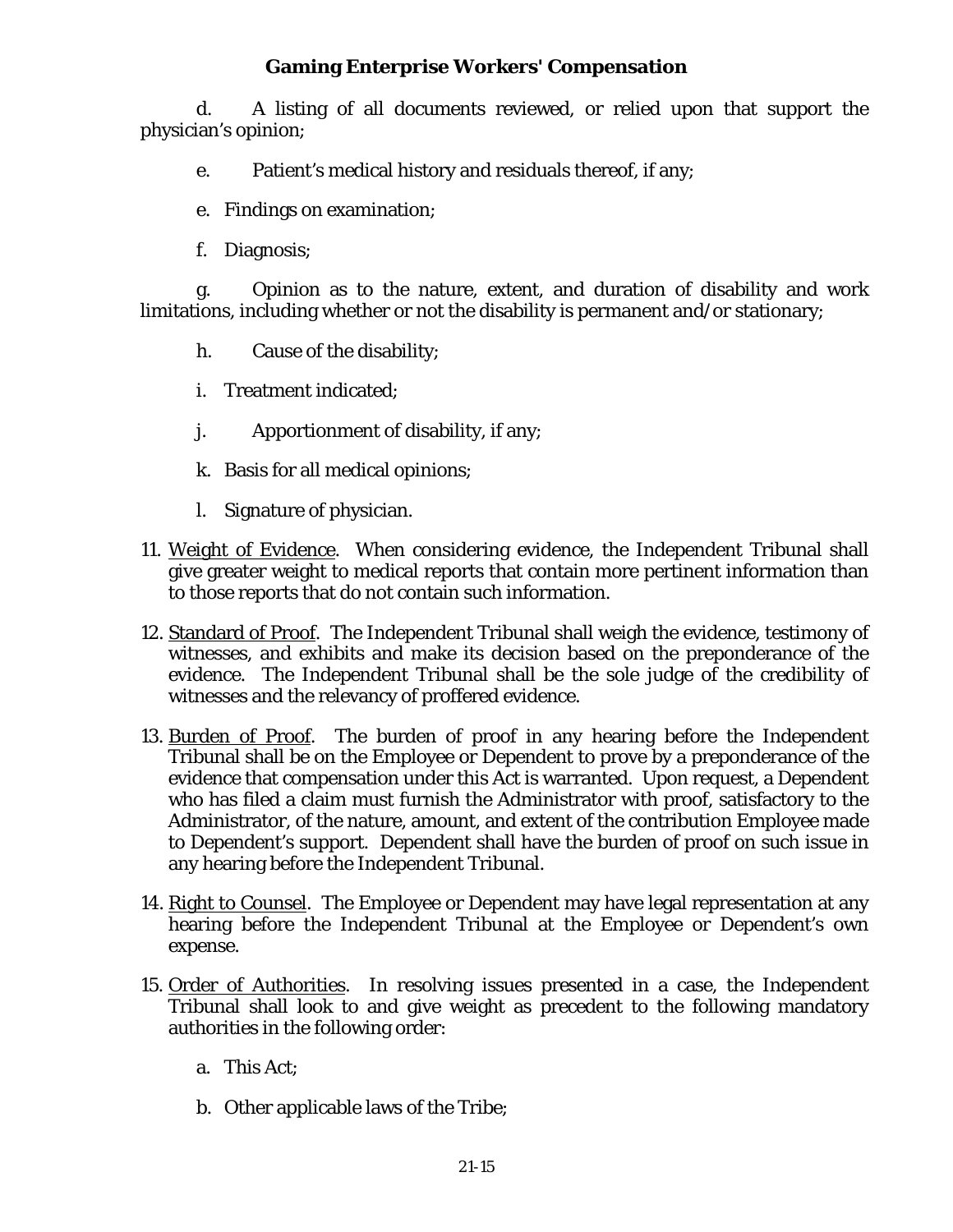- c. Common law of the Independent Tribunal; and
- d. Customs, traditions, and generally accepted practices of the Tribe.

If an issue cannot be resolved by reliance on mandatory authorities, the Independent Tribunal may look to the following sources as persuasive authority only (in no particular order):

- a. Common law of other tribes;
- b. Federal common law;
- c. Common law of the State of California; and/or
- d. Common law of other states.
- 16. Procedural Rules. The Independent Tribunal may promulgate procedural rules governing the adjudication of contested matters arising under this Act.
- 17. Final Binding Decision. Upon hearing the matter and making a determination of liability under this Act, the Independent Tribunal shall issue a final Written Decision. The Written Decision shall state the final determination of the Independent Tribunal on all issues before it. All Written Decisions of the Independent Tribunal are final, and shall be binding and enforceable upon the Tribe and the Employee or Dependent. No attorney's fees, costs, or punitive damages shall be awarded to any Employee or Dependent in such an action.
- 18. Provision of Approved Benefits During Independent Tribunal Review. During pendency of an Independent Tribunal proceeding, the Employee or Dependent shall continue to receive all benefits approved by the Administrator in its original written decision, but shall not receive any new benefits claimed before the Independent Tribunal, unless ordered by the Independent Tribunal pursuant to a provision of this Act. Payments made to Claimant during the pendency of the proceeding shall not be recouped or recovered by the Administrator or the Gaming Enterprise, except where such payments qualify for recovery under SMTC 21.15 or by order of the Independent Tribunal.

# **SMTC 21.18 Severability**

If any part of this Act is held to be invalid by a court of competent jurisdiction, the remainder shall continue to be in full force and effect to the maximum extent possible, unless otherwise provided herein.

# **SMTC 21.19 Effective Date**

This Act shall be deemed to have taken effect no later than the effective date of the Compact or sixty (60) days prior to the commencement of gaming activities under the Compact.